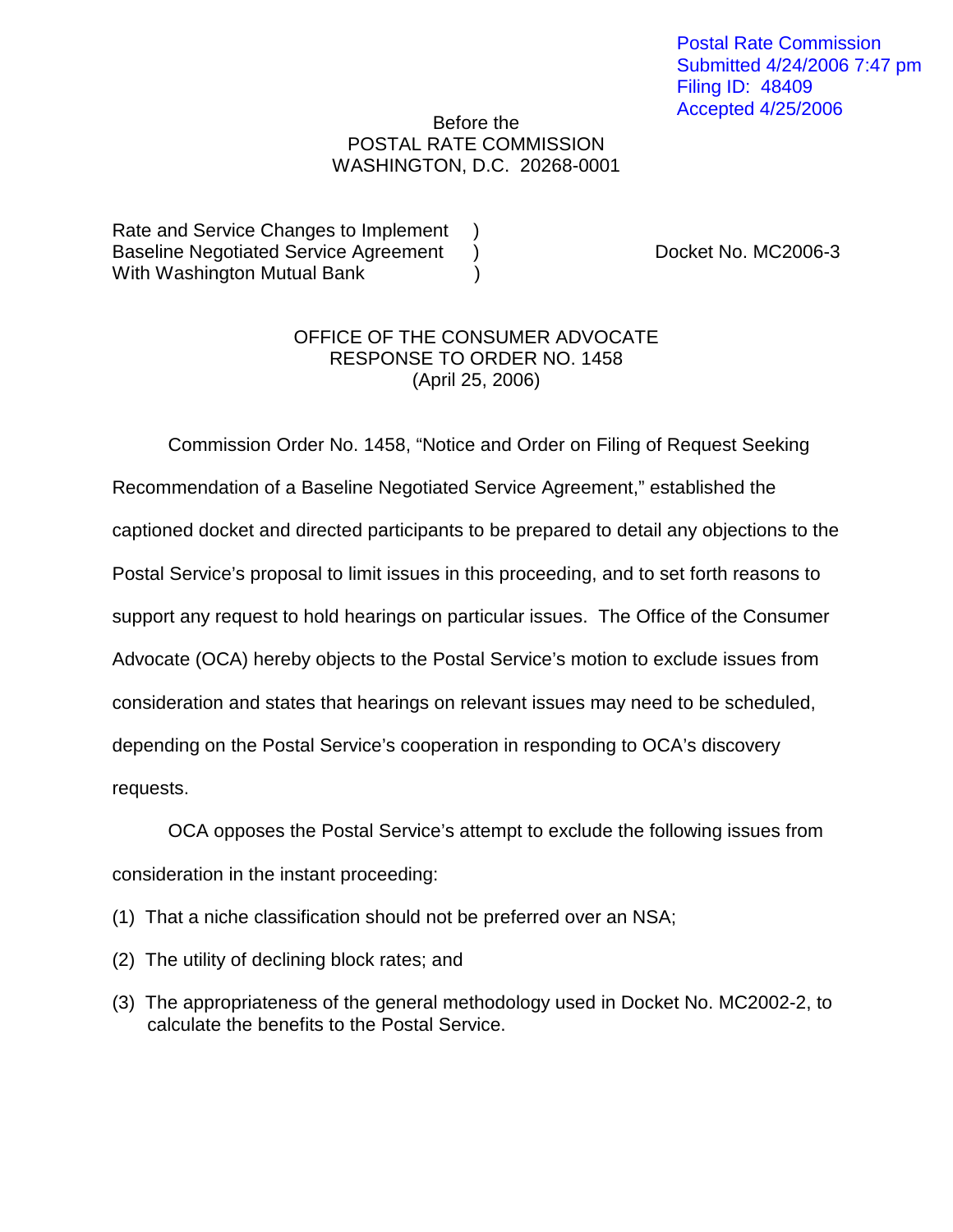Commission Rule No. 195(a)(1) specifically provides for, "A written justification for requesting a Negotiated Service Agreement classification as opposed to a more generally applicable form of classification. . . ." This requirement makes evident that the Commission views the justification of a one-mailer benefit over a multi-mailer benefit as an important issue that participants are welcome to explore (and oppose) in every baseline case.

 The "utility of declining block rates" certainly remains a matter of debate in NSA proceedings, at least with respect to the specific declining block rates proposed in a specific case. The Commission's Opinion and Further Recommended Decision in Docket No. MC2004-3, issued on April 21, 2006, necessitates scrutiny of the Postal Service/Washington Mutual Bank NSA to see whether the particular declining block rates presented in this proceeding conform to the principles articulated by the Commission in its recent Opinion.

 Exclusion of the "general methodology" used in Docket No. MC2002-2 is unwarranted and unwise, since there have been important operational changes in the forwarding and return of First-Class Mail since the evidence presented in late 2002, approximately 3 ½ years ago. OCA intends to submit discovery to the Postal Service to test the validity of the "old" assumptions. In addition, it is OCA's view that the Data Collection Reporting provisions common to all of the credit card company NSAs (including the instant proposal) must be reviewed to see whether the Postal Service is in full compliance with these requirements. OCA has had several opportunities to review reports issued pursuant to these provisions, and we now have a basis to evaluate whether the requirements are eliciting the information needed to evaluate thoroughly the